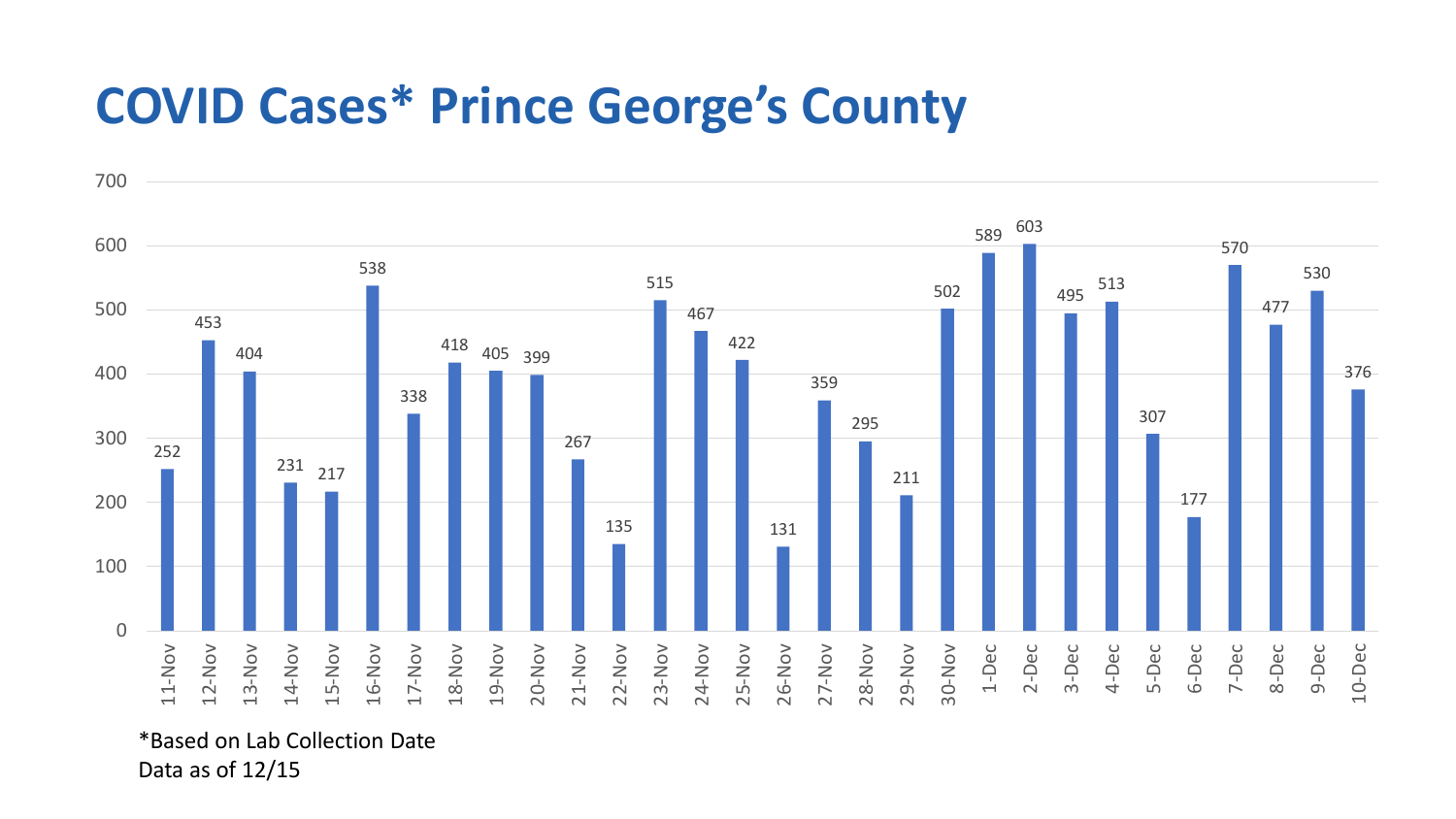## **COVID Average Daily Case Rate\* (last 14 days)**

**Prince George's County**

**Average New Cases per 100,000 population**



\*Based on Lab Collection Date Data as of 12/15